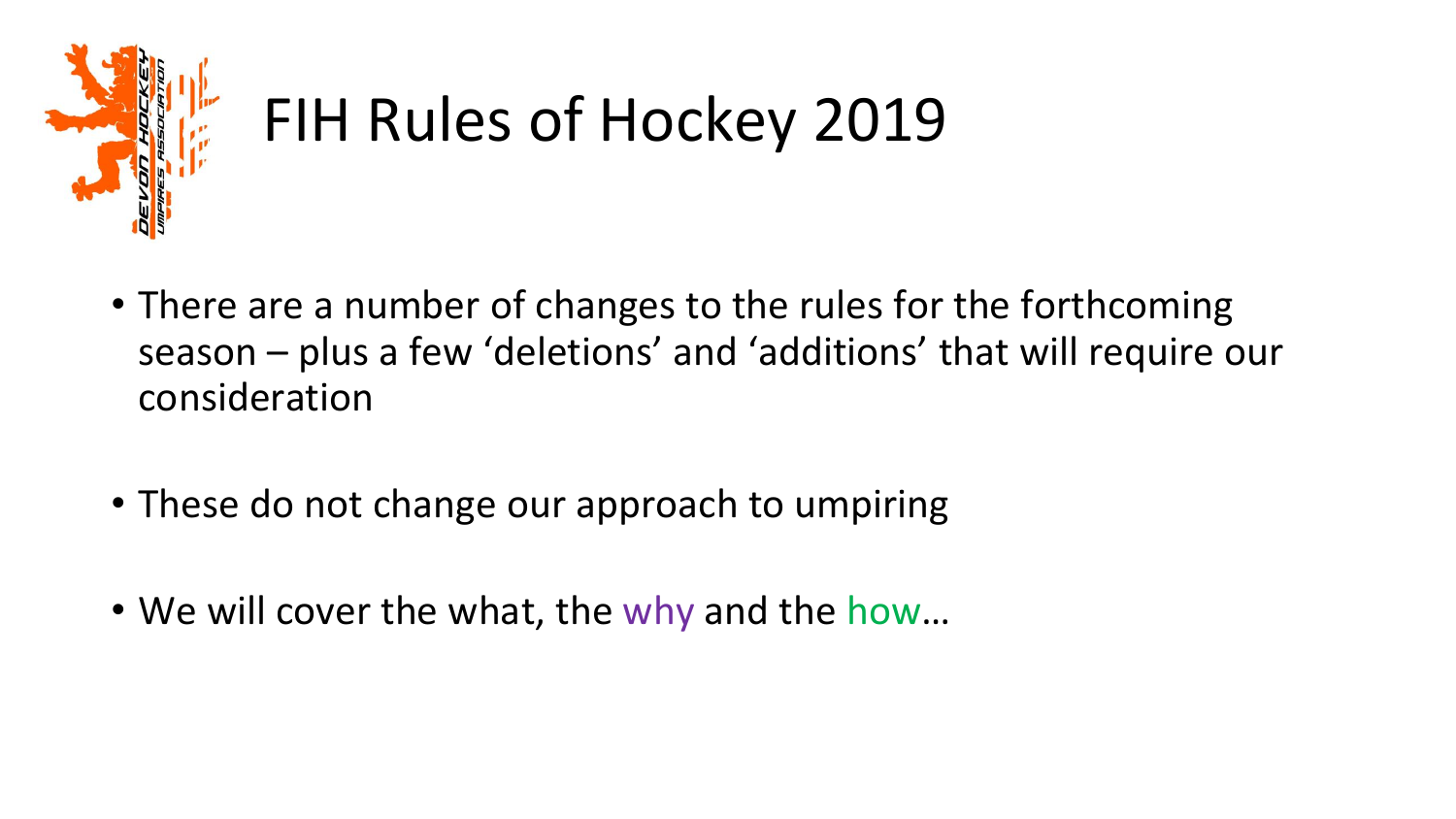

## PwGKP (aka 'kicking back')

- $\triangleright$  Teams may no longer play a Player with Goal Keeping Privileges
- $\triangleright$  This is about safety it is a mandatory experiment (so unless it meets with widespread disapproval – such as the 'own goal' did, it will enter the rules next season)
- $\triangleright$  Makes it simpler for us!
- $\triangleright$  Teams play with a GK or with all field players
- $\triangleright$  Changes between the 2 options are made as a substitution
- $\triangleright$  Stop time to substitute a GK don't prolong the stoppage for changing kit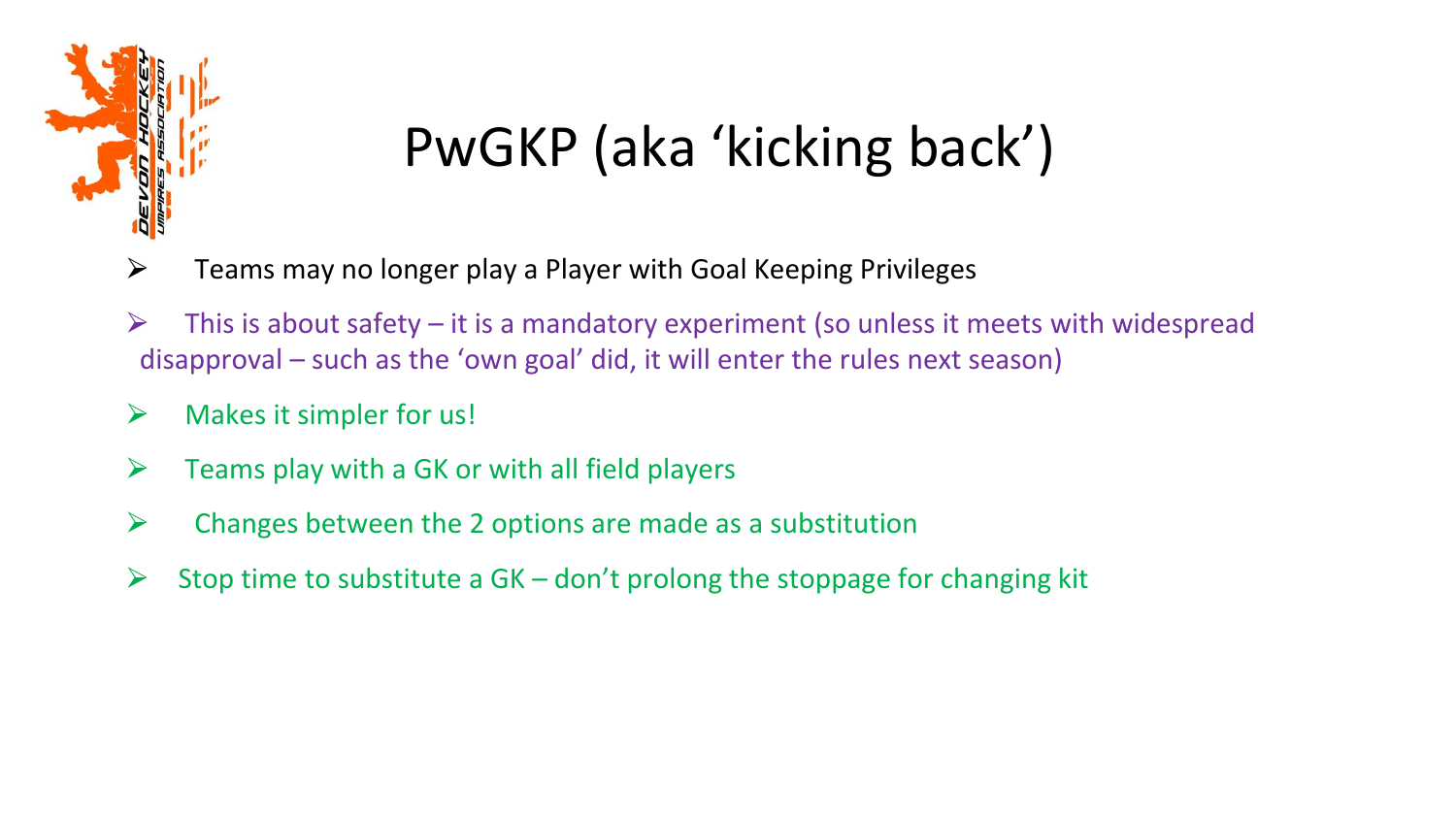

### When a PC is over

 $\triangleright$  There is a list of 7 reasons – the additional "ball out of the circle for the 2<sup>nd</sup> time" for 'overtime' PCs has been removed

- $\triangleright$  This is about simplicity and alignment with indoor rules
- $\triangleright$  Makes it simpler for us!
- $\triangleright$  At 'overtime' PCs think about the free hit attack that does not result in a PC i.e. when the ball is outside the D watch out for a 'deliberate' foul to end the period!
- $\triangleright$  The PC is not over when it leaves the circle for the 2<sup>nd</sup> (or any subsequent) time unless it travels more than 5 metres outside the D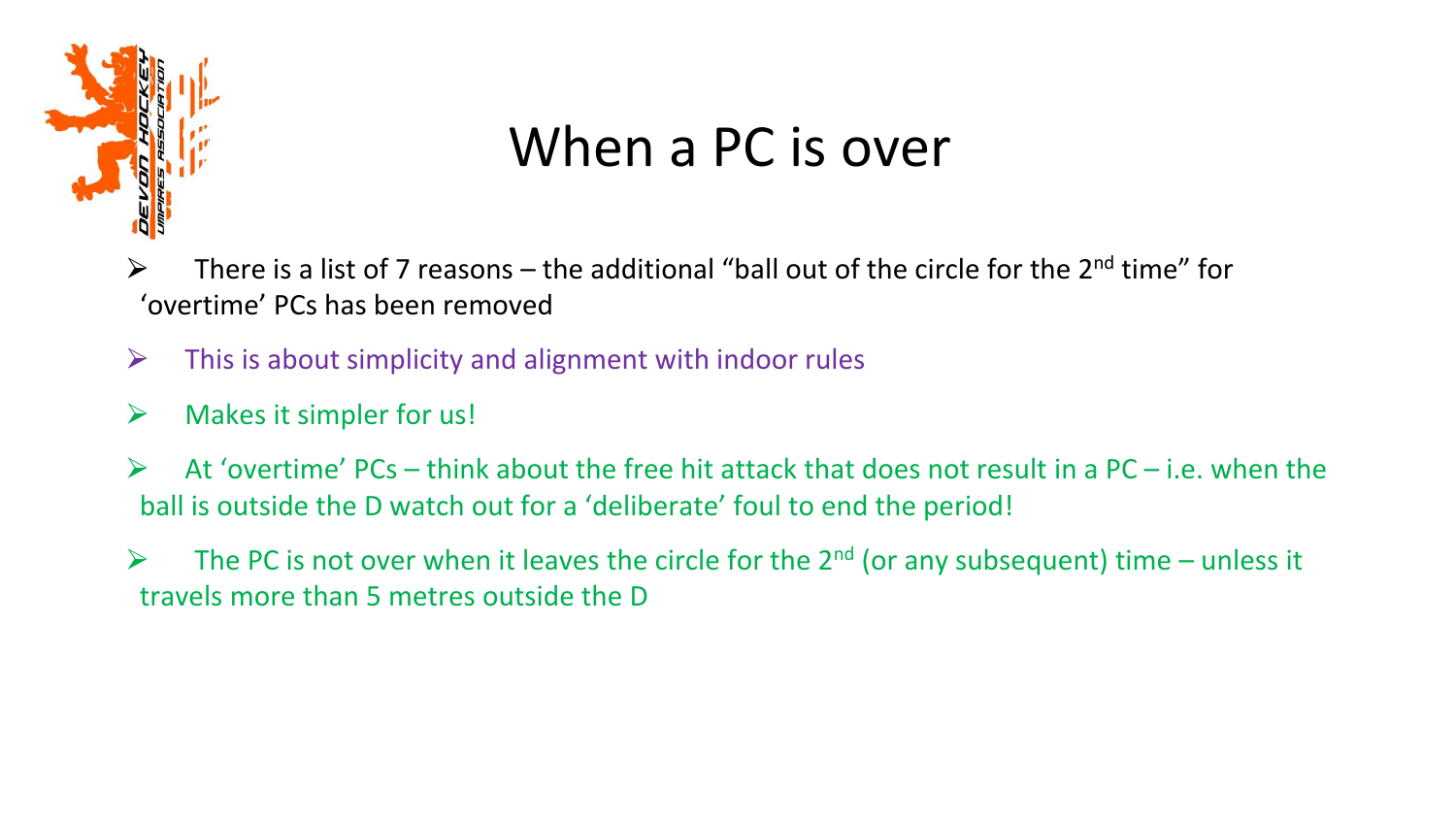

## Free Hit within 5m of the D

- $\triangleright$  All Players must retreat 5m from the hit unless taken 'immediately'
- $\triangleright$  This is about simplicity and clarification
- $\triangleright$  When the free hit is awarded, all players must attempt to retreat 5m
- $\triangleright$  If the attacker takes the free hit immediately, then players caught within 5m may shadow within the D but must not interfere
- $\triangleright$  If the defenders begin to back off and the hit is then taken the above applies
- $\triangleright$  If it is not taken immediately, players may not approach or run back through the free hit
- $\triangleright$  Use your voice!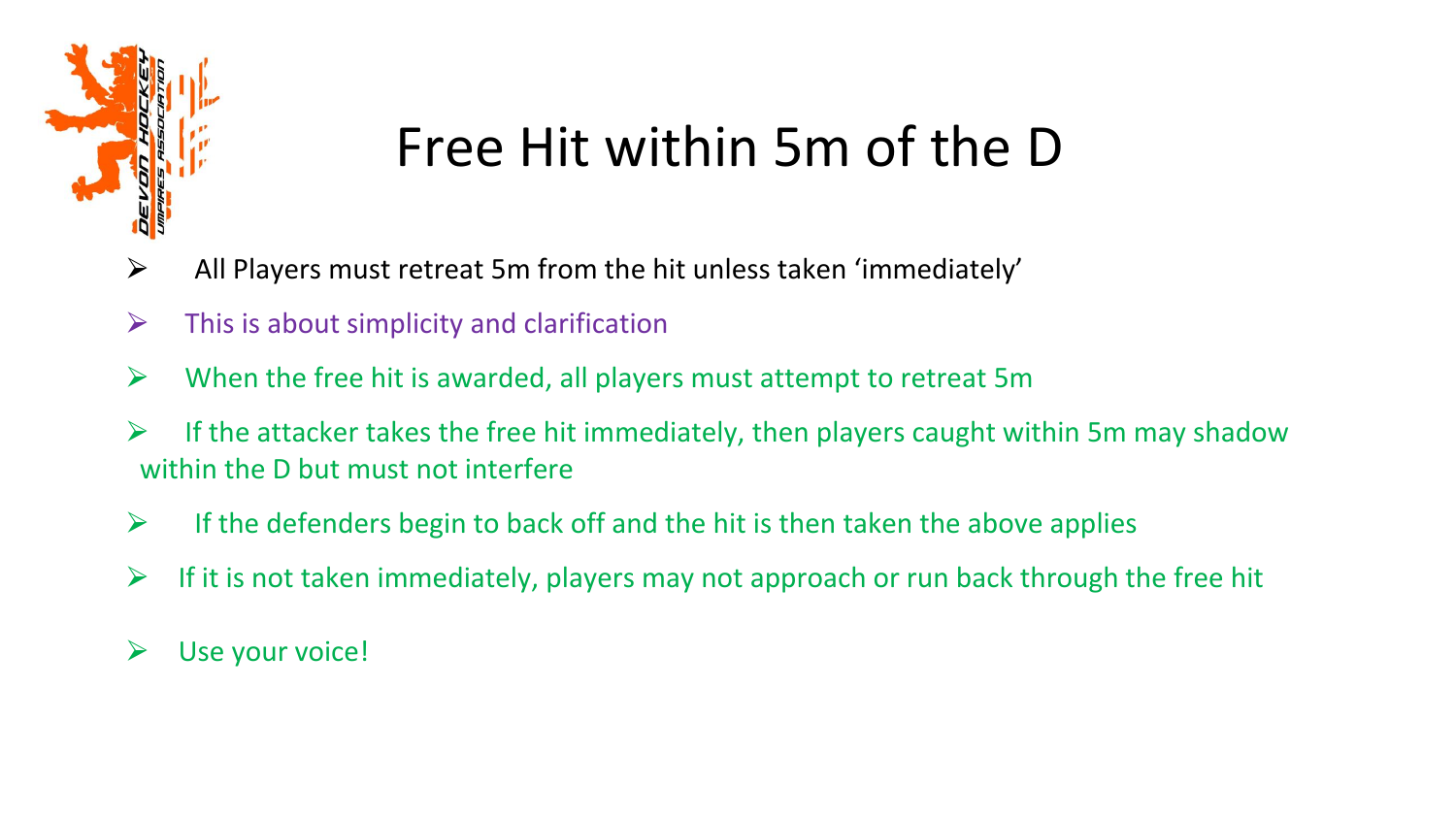

### Other Bits and Pieces

- $\triangleright$  Free hits awarded within the D can be taken anywhere in the D
- $\triangleright$  This is about simplicity and alignment
- $\triangleright$  Makes it simpler for us!
- $\triangleright$  Free hit defence = take it anywhere in the D or up to 15m in line with the free hit
- $\triangleright$  Players in face masks at PCs can take a free hit awarded to the defence
- $\triangleright$  This is about simplicity and flow
- $\triangleright$  If you award a free hit defence at a PC the taker can pass the ball before removing the mask
- $\triangleright$  Cannot self pass and dribble
- $\triangleright$  NB if a discarded piece of equipment at a PC prevents a probable goal, a PS may be awarded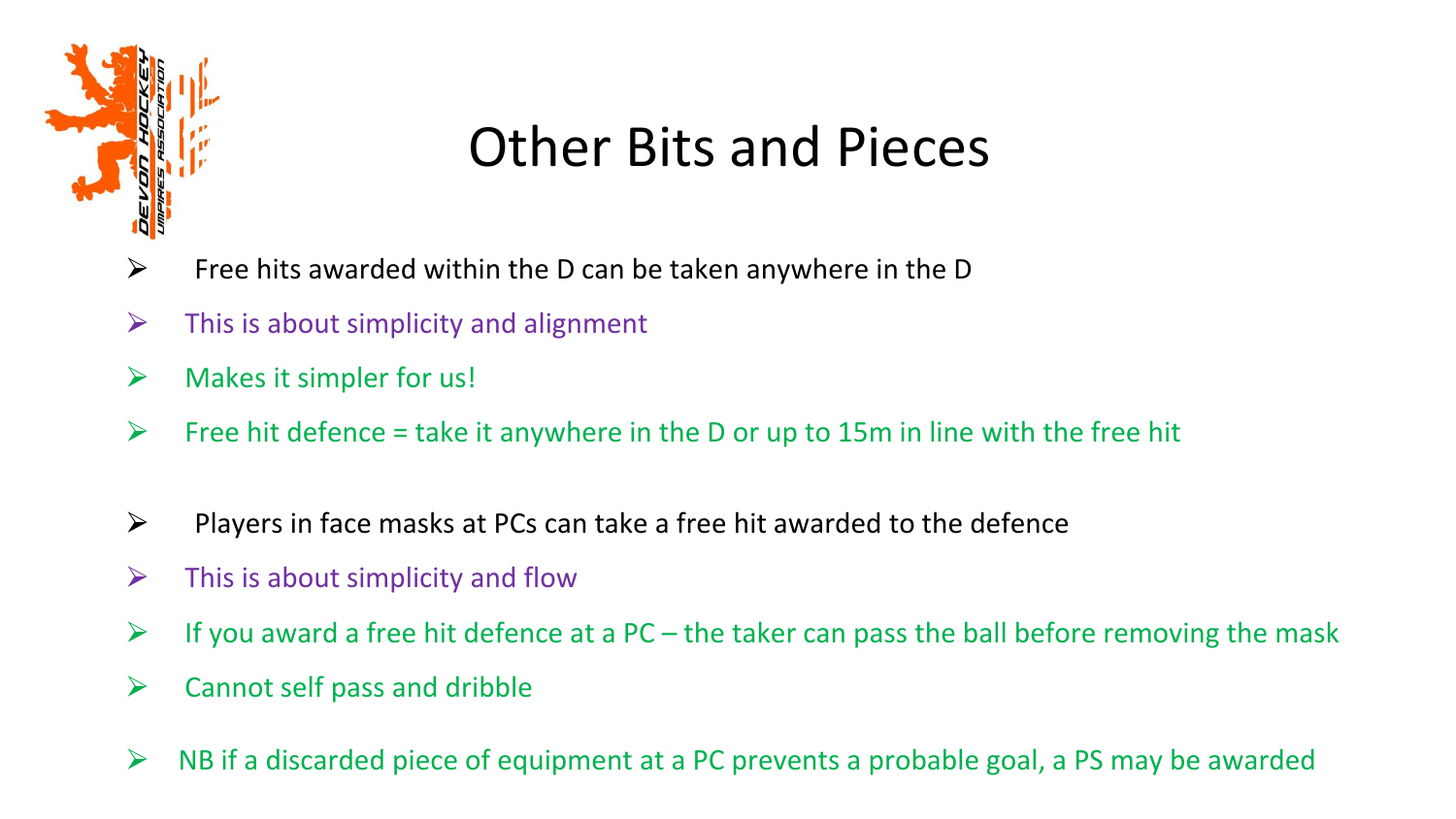

### Other Bits and Pieces

- $\triangleright$  At a PC an early break by an attacker results in the injector being sent to half way
- $\triangleright$  This is about trying to make the rule more effective
- $\triangleright$  Send the injector to half way and don't let them back for any re-taken PC
- $\triangleright$  Goal Keeper can propel the ball a long distance with any part of kit (including glove)
- $\triangleright$  This is about simplicity
- $\triangleright$  The GK can propel the ball with their kit as long as it is not dangerous to opponents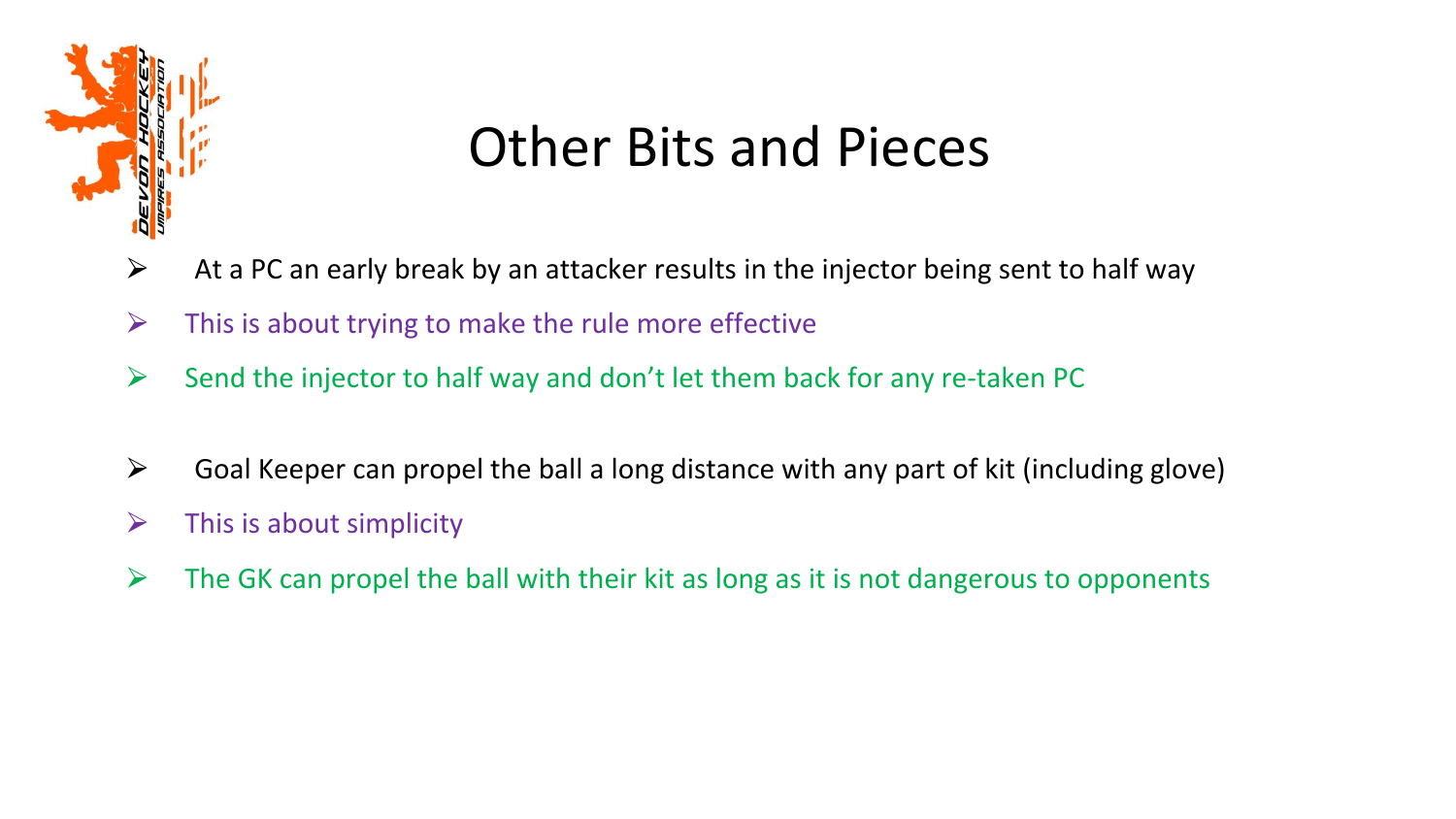

## On the subject of safety

 $\triangleright$  Clarification that dangerous play has to be dangerous to an opponent

### It used to say... The same state of the same state of the same state  $\sim$  Now it says...

#### **Offence**

An action contrary to the Rules which may be penalised by an umpire.

### And it used to say... And it used to say...

9.8 Players must not play the ball dangerously or in a way which leads to dangerous play.

> A ball is also considered dangerous when it causes legitimate evasive action by players.

#### **Offence**

An action against an opponent contrary to the Rules which may be penalised by an umpire.

98 Players must not play the ball dangerously or in a way which leads to dangerous play.

> A ball is also considered dangerous when it causes legitimate evasive action by opponents.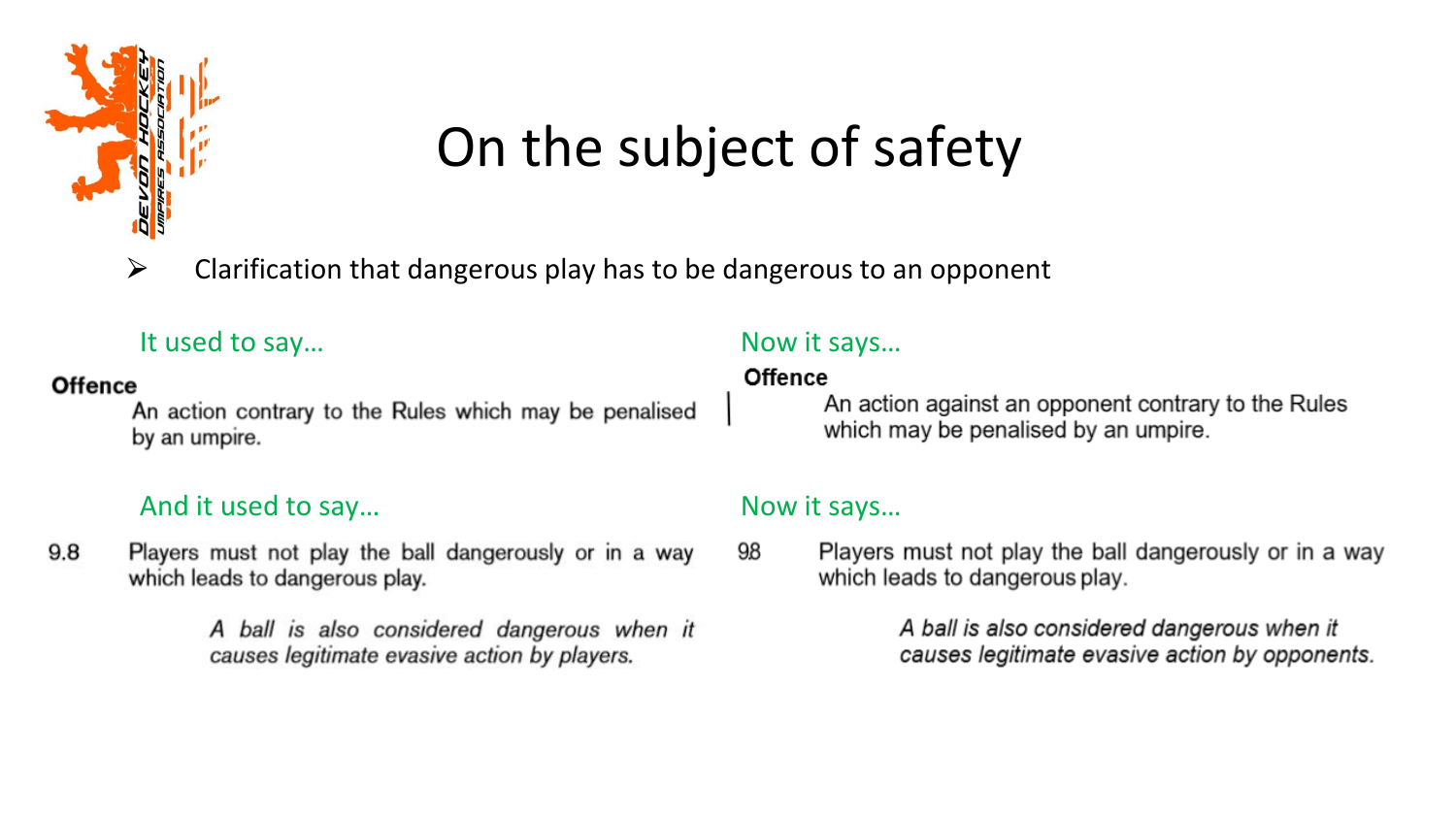

### About Time…

- $\triangleright$  We do halves nothing has changed!
- $\triangleright$  EH has decided not to adopt the rules relating to 'Quarters'
- $\triangleright$  unless you umpire in the National League (who are doing 17 % minute quarters)